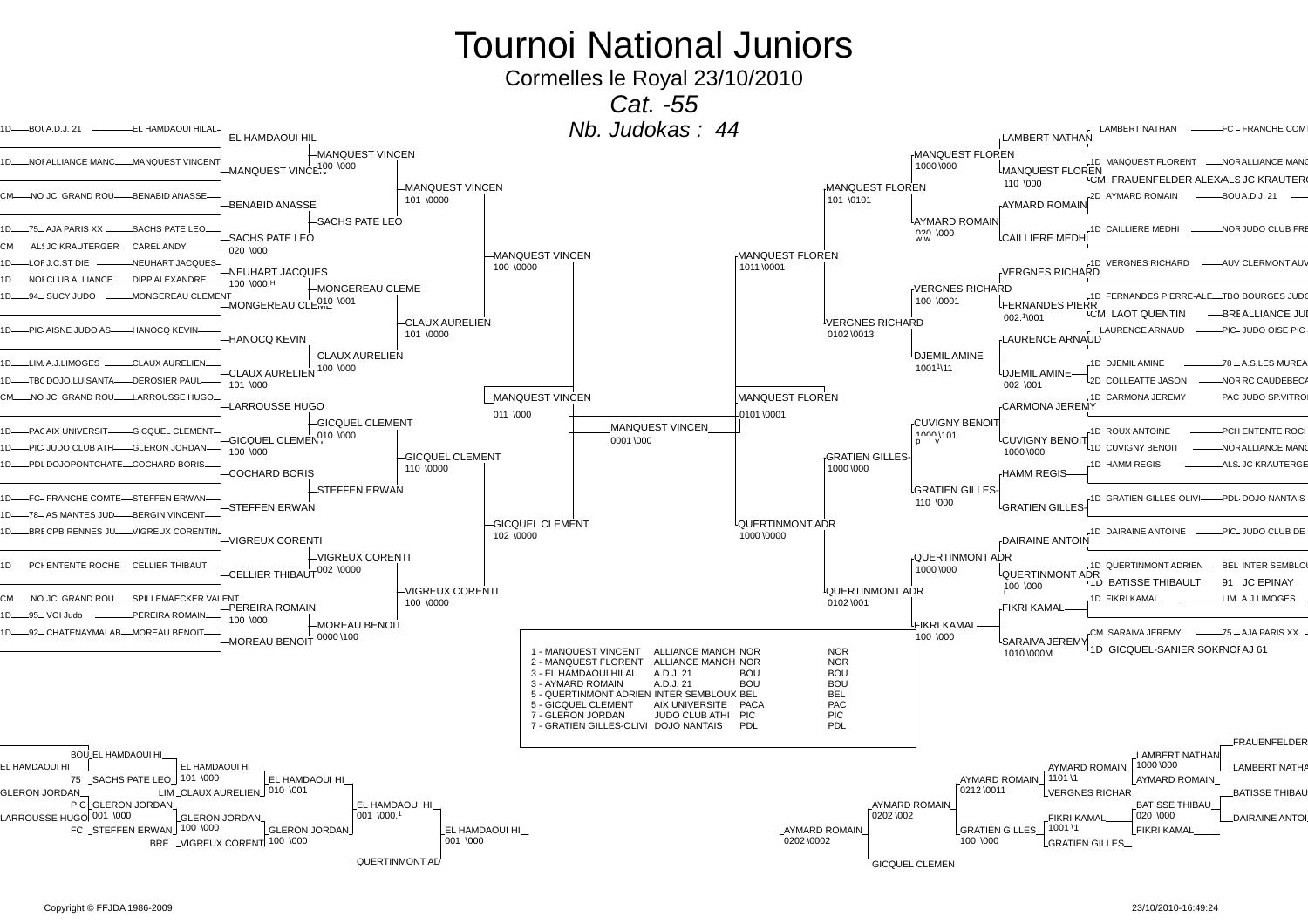Cormelles le Royal 23/10/2010

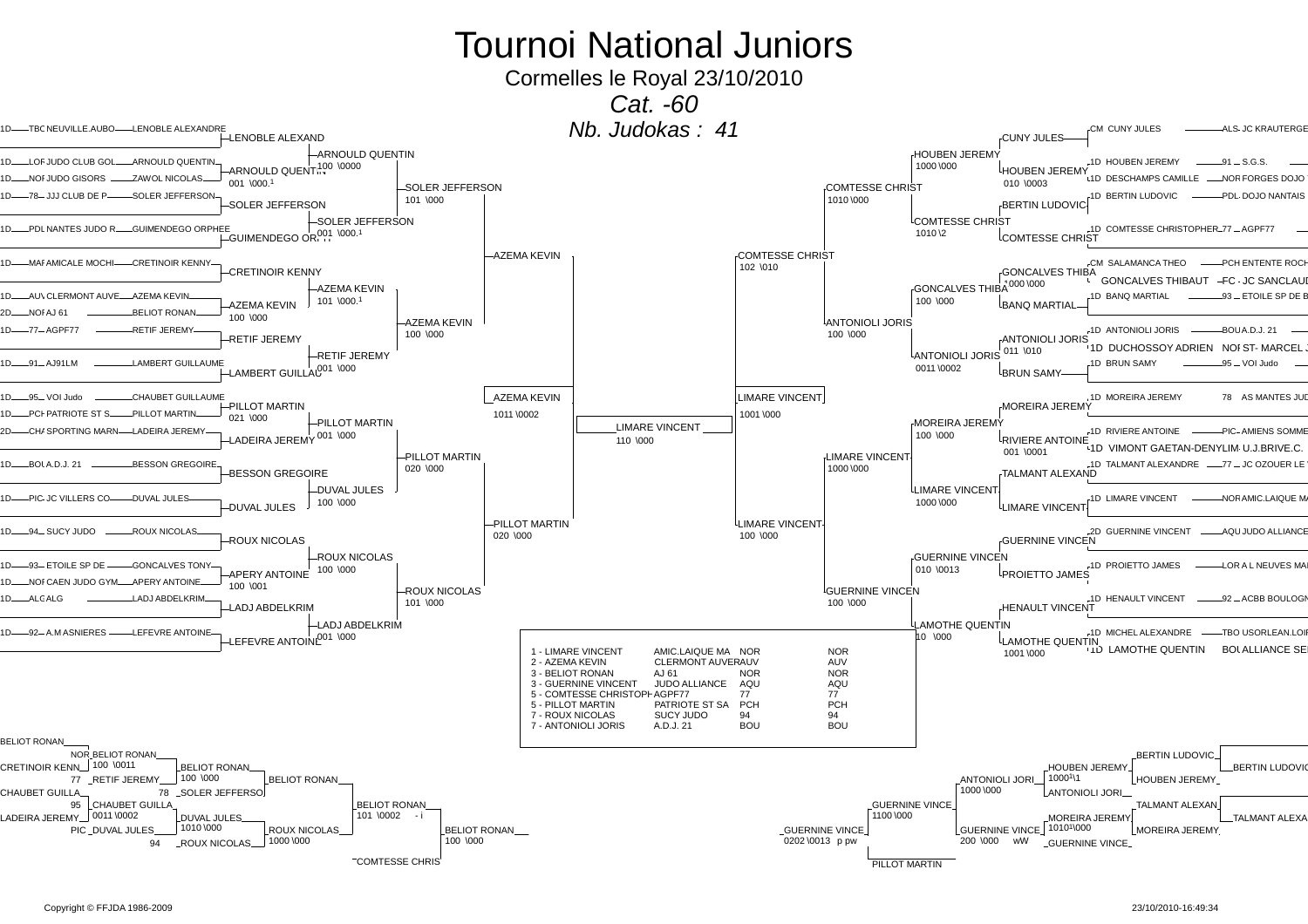Cormelles le Royal 23/10/2010



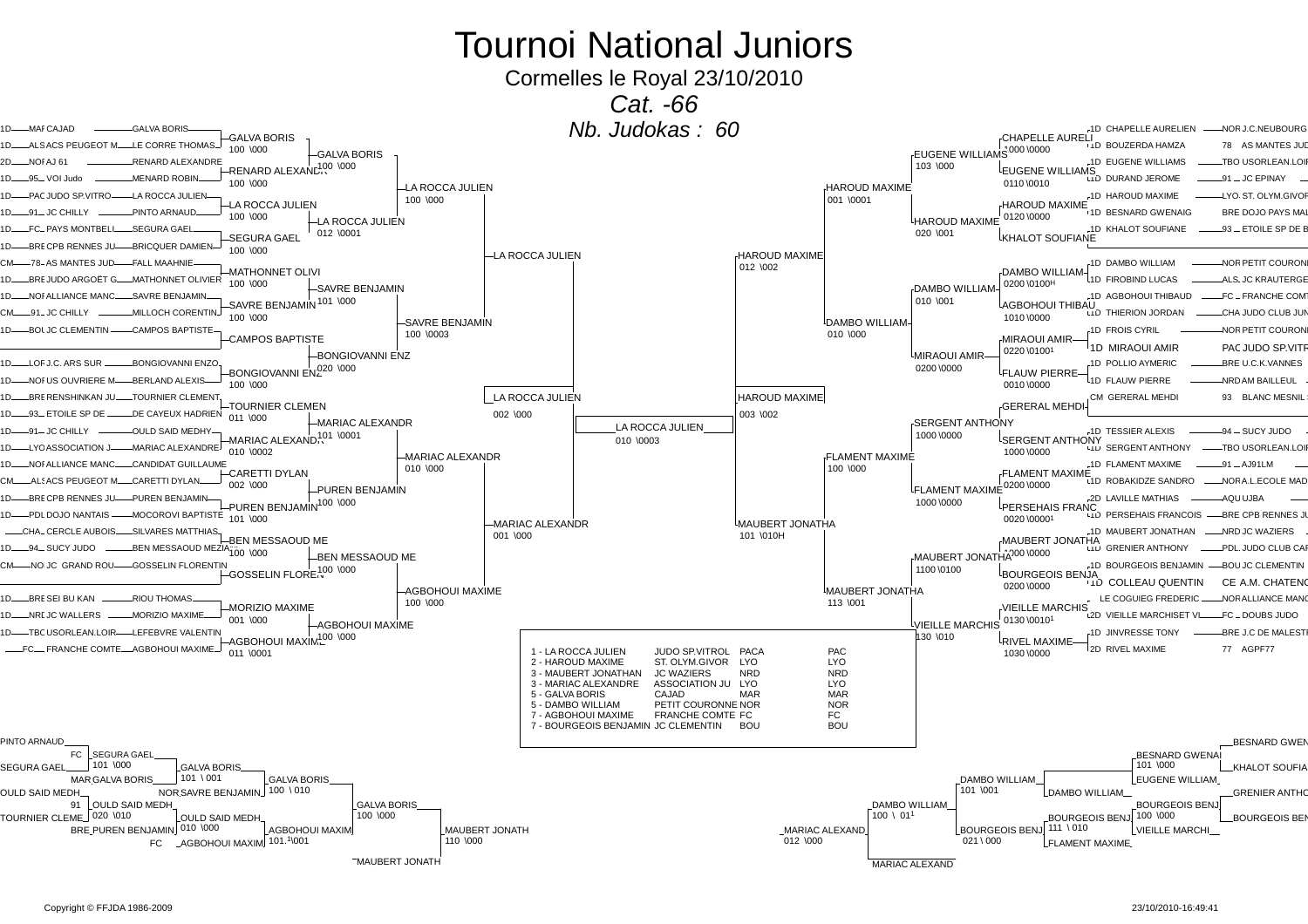Cormelles le Royal 23/10/2010

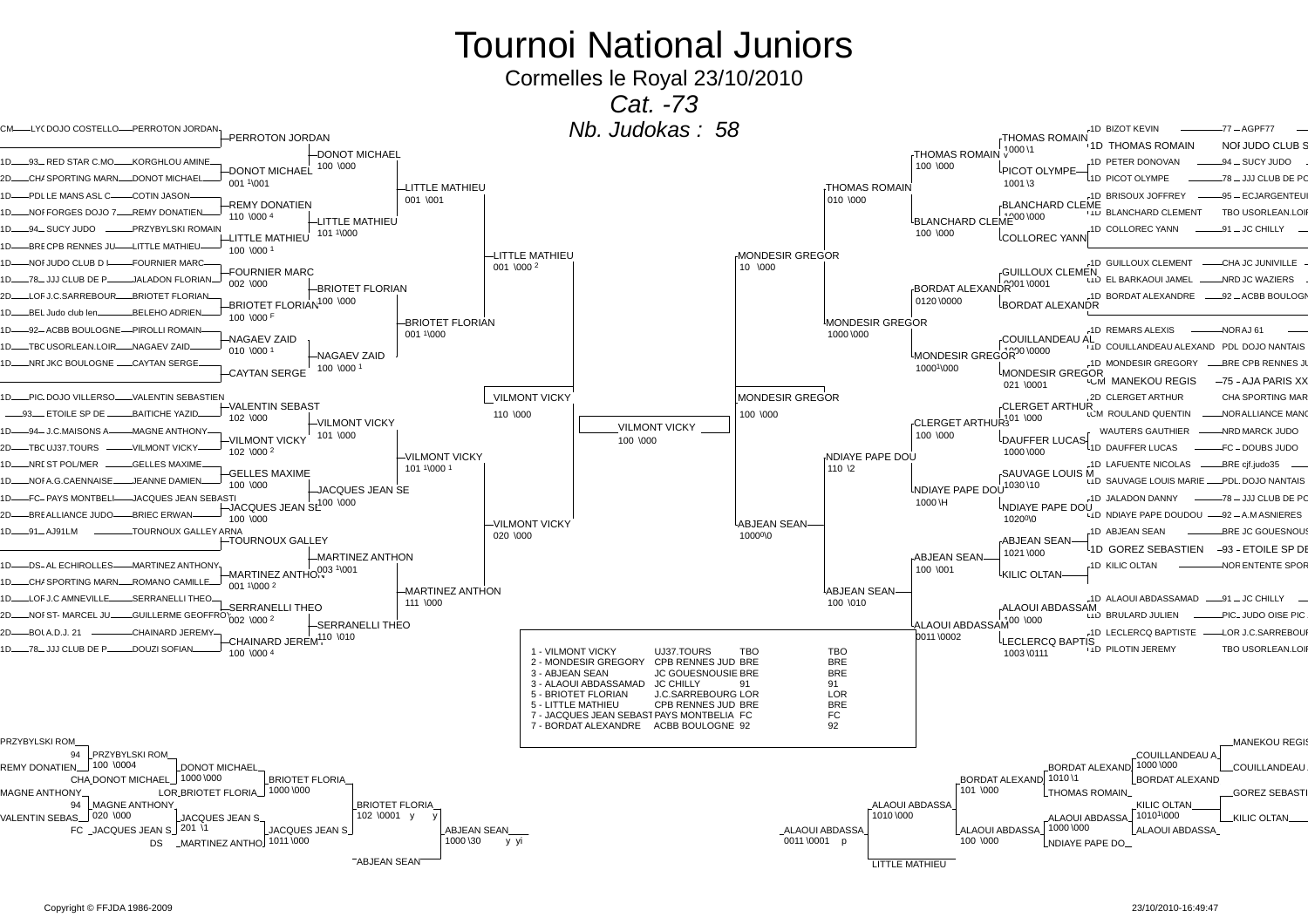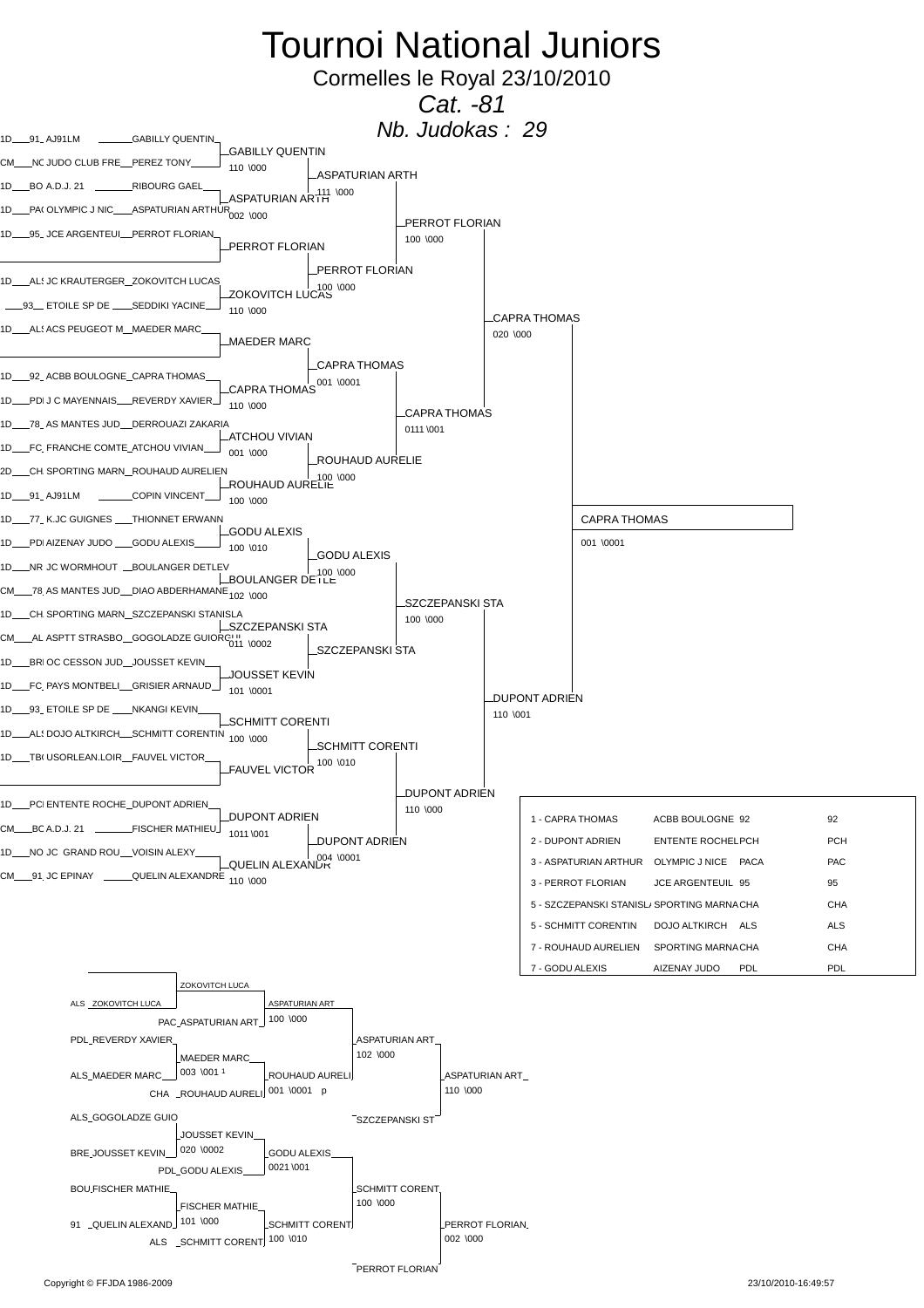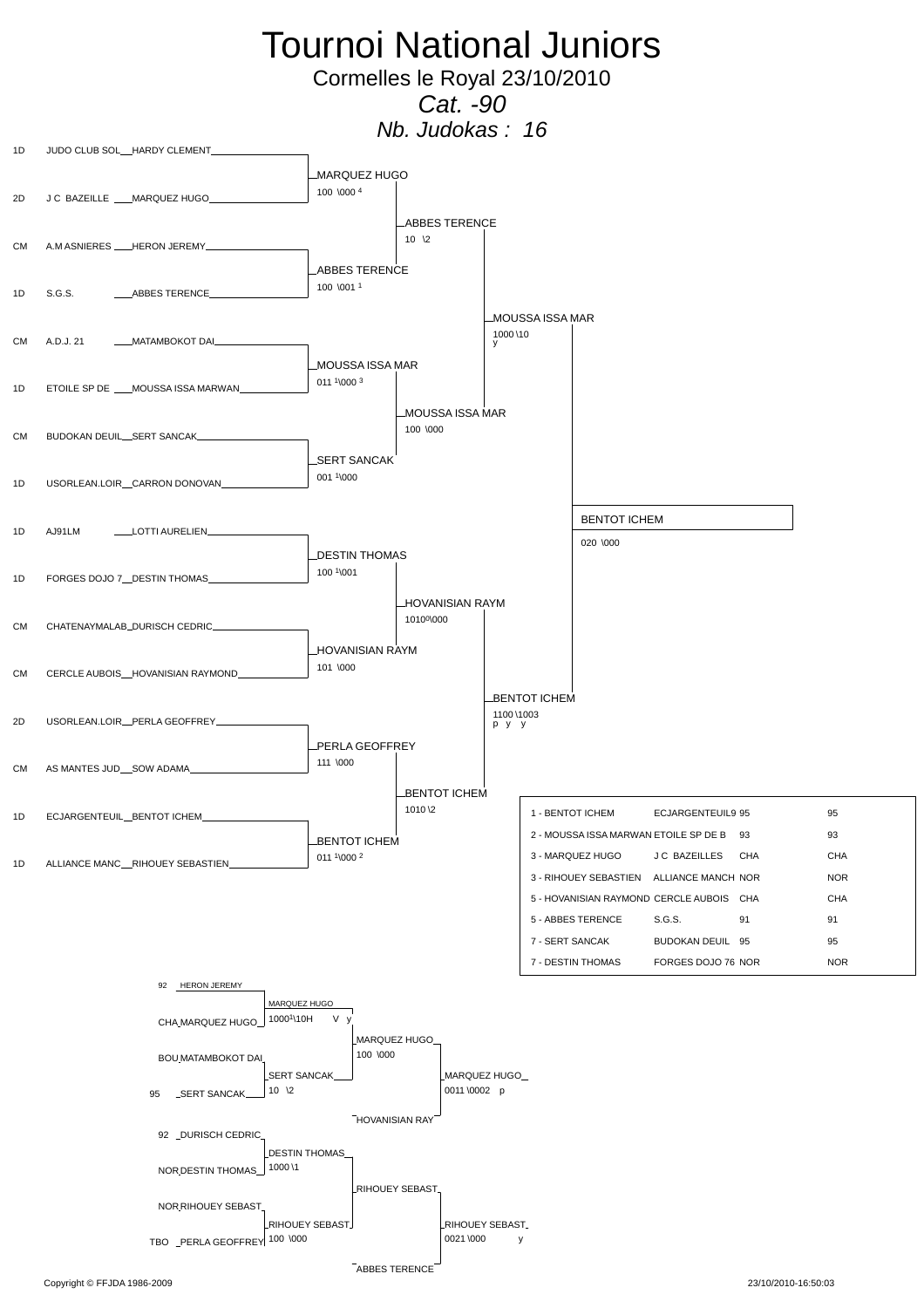